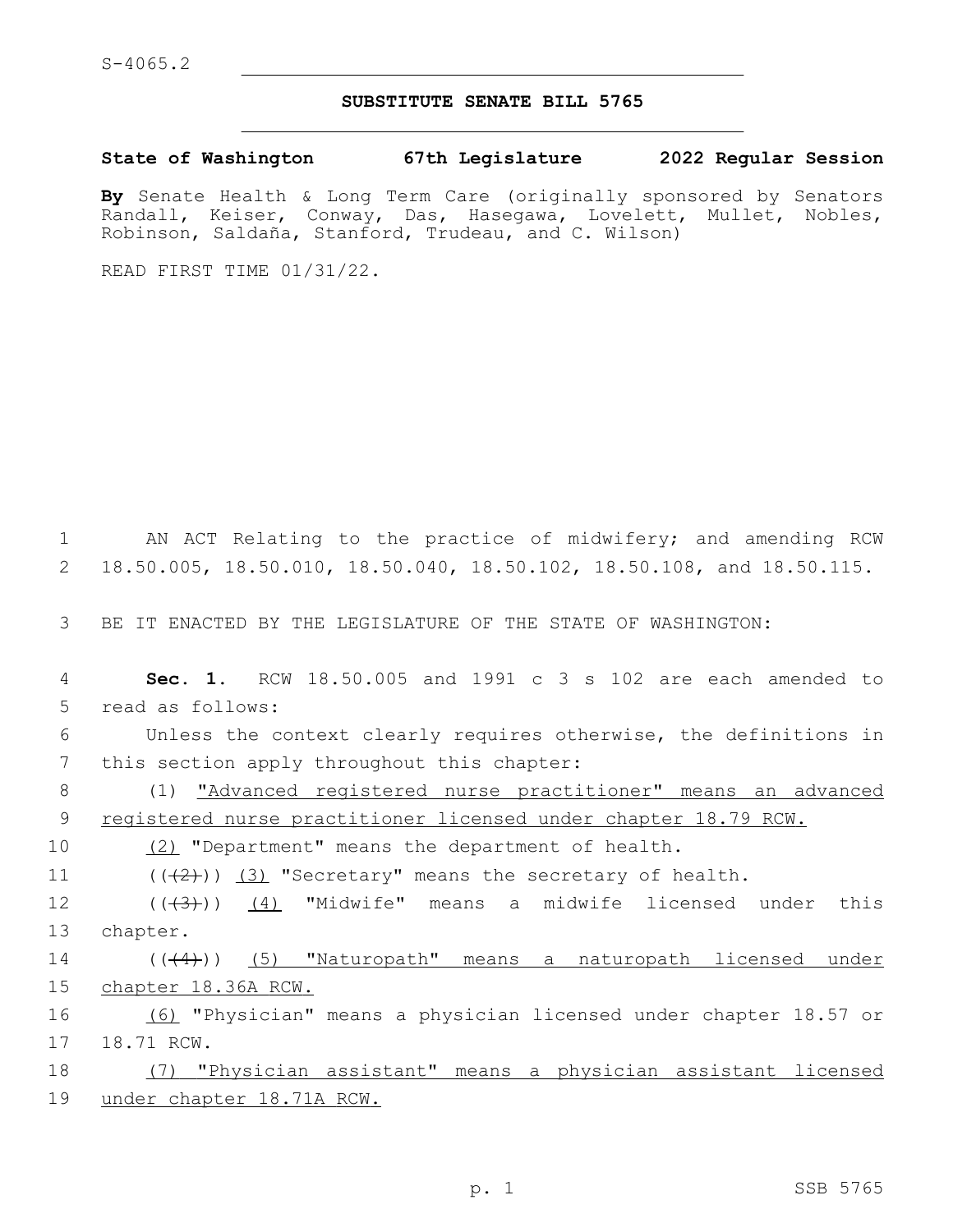**Sec. 2.** RCW 18.50.010 and 2014 c 187 s 1 are each amended to 2 read as follows:

 Any person shall be regarded as practicing midwifery within the meaning of this chapter who shall render medical aid for a fee or 5 compensation to ((a woman)) individuals during prenatal, intrapartum, and postpartum stages or to ((her)) the individual's newborn up to two weeks of age or who shall advertise as a midwife by signs, printed cards, or otherwise. Nothing shall be construed in this chapter to prohibit gratuitous services. It shall be the duty of a midwife to consult with a physician whenever there are significant 11 deviations from normal in either the ((mother)) gestational parent or 12 the newborn.

 **Sec. 3.** RCW 18.50.040 and 1994 sp.s. c 9 s 705 are each amended 14 to read as follows:

 (1) Any person seeking to be examined shall present to the 16 secretary, at least ((forty-five)) 45 days before the commencement of the examination, a written application on a form or forms provided by the secretary setting forth under affidavit such information as the secretary may require and proof the candidate has received a high 20 school degree or its equivalent; that the candidate is ((twenty-one)) 21 years of age or older; that the candidate has received a certificate or diploma from a midwifery program accredited by the secretary and licensed under chapter 28C.10 RCW, when applicable, or a certificate or diploma in a foreign institution on midwifery of equal requirements conferring the full right to practice midwifery in the country in which it was issued. The diploma must bear the seal of 27 the institution from which the applicant ((was)) graduated. Foreign candidates must present with the application a translation of the 29 foreign certificate or diploma ((made by and under the seal of the consulate of the country in which the certificate or diploma was  $\pm$ ssued)).

(2) The candidate shall meet the following conditions:

 (a) Obtaining a minimum period of midwifery training for at least three years including the study of the basic nursing skills that the department shall prescribe by rule. However, if the applicant is a registered nurse or licensed practical nurse under chapter 18.79 RCW, or has had previous nursing education or practical midwifery experience, the required period of training may be reduced depending upon the extent of the candidate's qualifications as determined under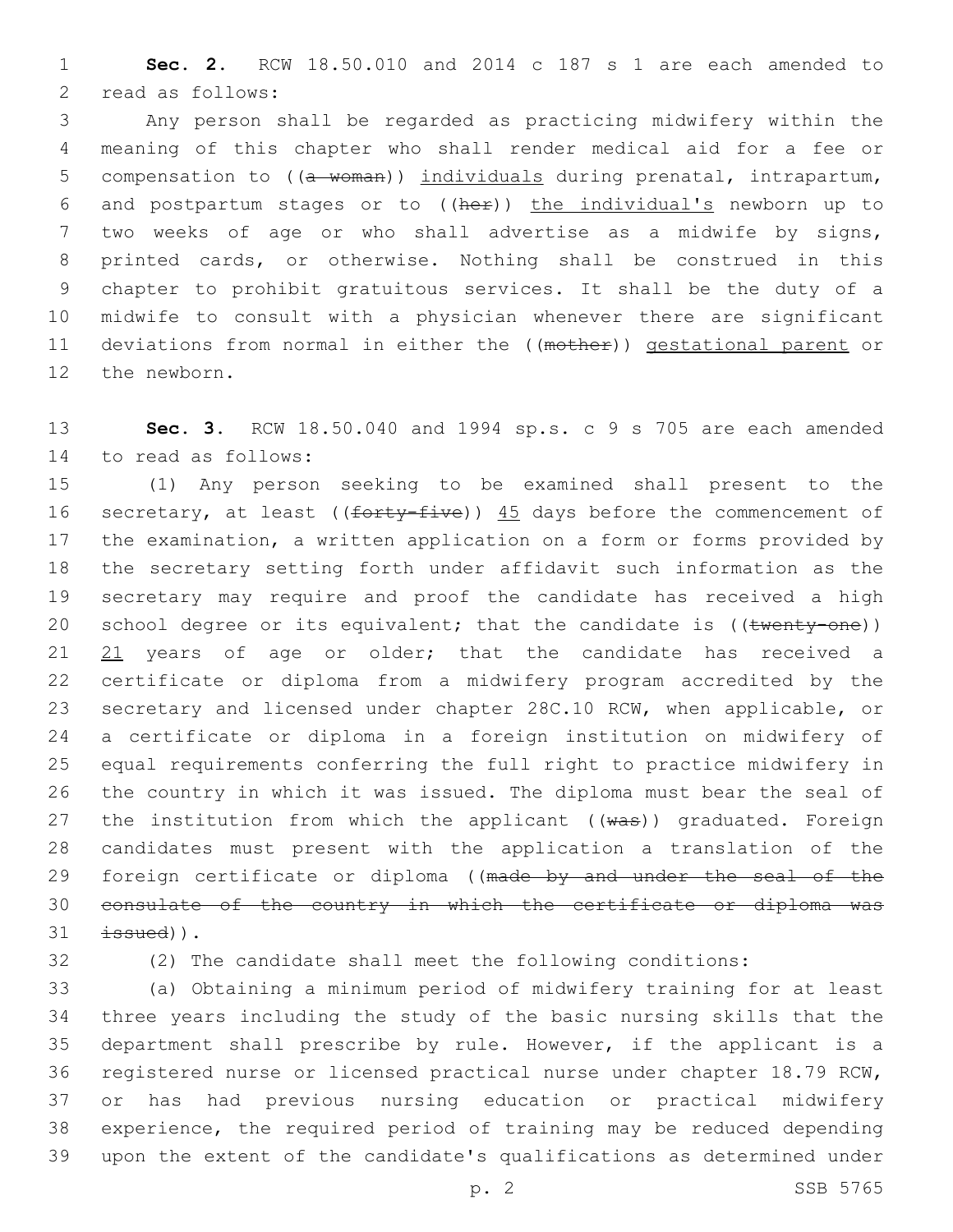rules adopted by the department. In no case shall the training be 2 reduced to a period of less than two years.

 (b) Meeting minimum educational requirements which shall include studying midwifery; obstetrics; neonatal pediatrics; basic sciences; ((female)) reproductive anatomy and physiology; behavioral sciences; childbirth education; community care; obstetrical pharmacology; epidemiology; gynecology; family planning; genetics; embryology; 8 neonatology; the medical and legal aspects of midwifery; nutrition 9 during pregnancy and lactation; ((breastfeeding)) lactation; nursing skills, including but not limited to injections, administering intravenous fluids, catheterization, and aseptic technique; and such 12 other requirements prescribed by rule.

 (c) For a student midwife during training, undertaking the care 14 of not less than ((fifty women)) 50 individuals in each of the prenatal, intrapartum, and early postpartum periods, but the same 16 ((women)) individuals need not be seen through all three periods. A student midwife may be issued a permit upon the satisfactory completion of the requirements in (a), (b), and (c) of this subsection and the satisfactory completion of the licensure examination required by RCW 18.50.060. The permit permits the student midwife to practice under the supervision of a midwife licensed under this chapter, a physician, or a certified nurse-midwife licensed under the authority of chapter 18.79 RCW. The permit shall expire within one year of issuance and may be extended as provided by rule.

25 (d) Observing an additional ((fifty women)) 50 individuals in the intrapartum period before the candidate qualifies for a license.

 (e) For candidates seeking a limited prescriptive license extension, completion of additional study and training requirements 29 as prescribed by the department, in collaboration with the Washington medical commission and the midwifery advisory committee, in rule. Such rules shall provide requirements for:

 (i) The number of additional obstetrical pharmacology training hours consistent with the training hours required for other similar prescribers; and

 (ii) Additional training consistent with guidelines commensurate with other professions providing family planning and treating common 37 prenatal and postpartum conditions and any other relevant sources.

 (f) For candidates seeking a licensing extension to include medical devices and implants, completion of the requirements listed in (e) of this subsection and additional study and training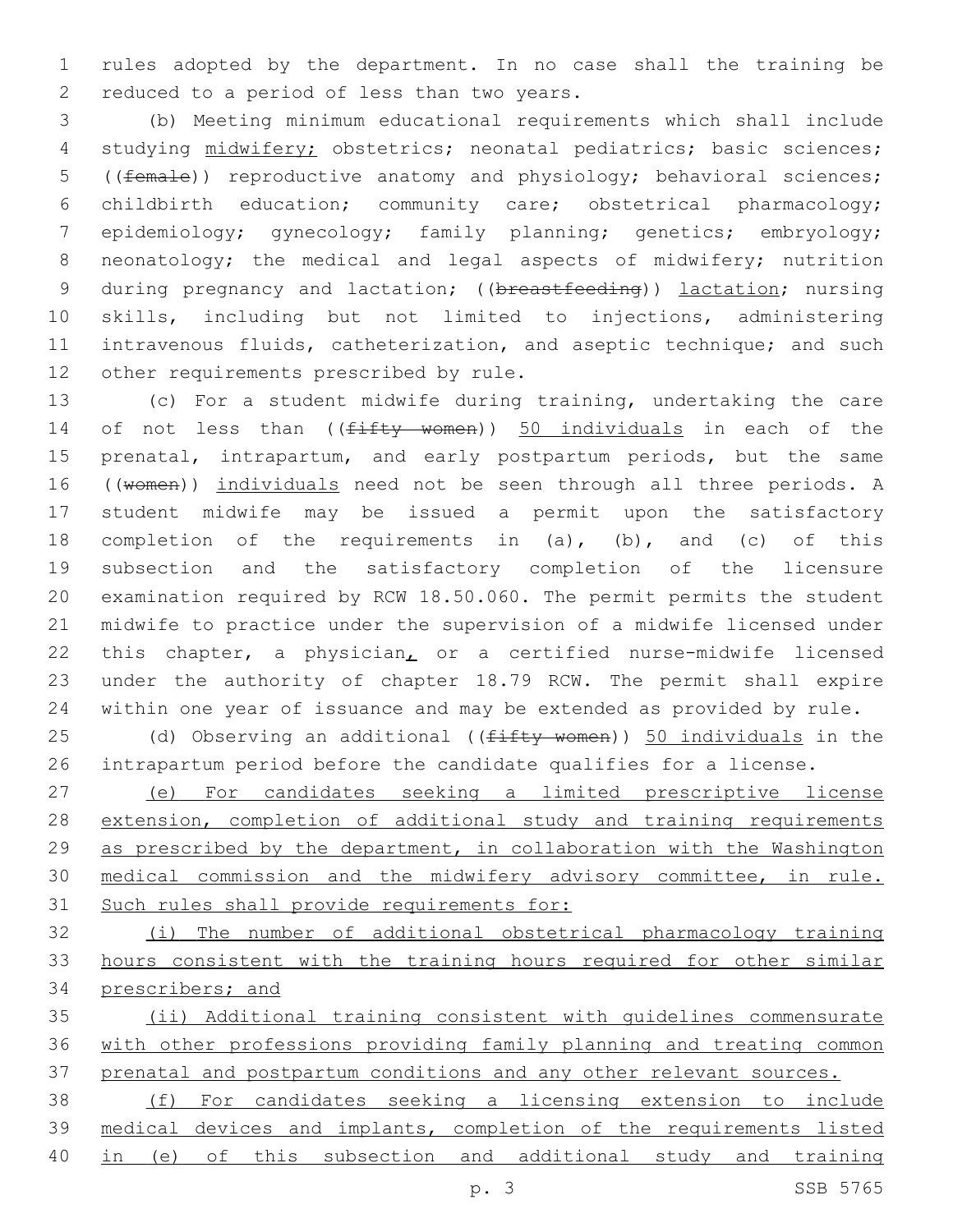2 the Washington medical commission and the midwifery advisory 3 committee, in rule. Such rules shall provide requirements for: 4 (i) The minimum number of completed procedures under supervision; 5 (ii) Completing trainings as required by the device manufacturers 6 or an equivalent; and 7 (iii) Additional training consistent with guidelines commensurate 8 with other professions providing family planning and treating common 9 prenatal and postpartum conditions and any other relevant sources. 10 (g) The license extensions referenced in (e) and (f) of this 11 subsection do not apply to newborn care. 12 (3) Notwithstanding subsections (1) and (2) of this section, the 13 department shall adopt rules to provide credit toward the educational 14 requirements for licensure before July 1, 1988, of ((nonlicensed)) 15 midwives who are not licensed in Washington, including rules to 16 provide: 17 (a) Credit toward licensure for documented deliveries; 18 (b) The substitution of relevant experience for classroom time; 19 and 20 (c) That experienced lay midwives may sit for the licensing 21 examination without completing the required coursework. 22 The training required under this section shall include training 23 in ((either hospitals or alternative birth settings or both)) any 24 birth setting with particular emphasis on learning the ability to 25 differentiate between low-risk and high-risk pregnancies. 26 **Sec. 4.** RCW 18.50.102 and 2014 c 187 s 3 are each amended to 27 read as follows: 28 (1) A licensed midwife must renew ((his or her)) the individual's 29 license according to the following requirements: 30 (a) Completion of a minimum of  $((\text{thirty}))$  30 hours of continuing 31 education, approved by the secretary, every three years; 32 (b) Proof of participation in a Washington state coordinated 33 quality improvement program as detailed in rule; 34 (c) Proof of participation in data submission on perinatal 35 outcomes to a national or state research organization, as detailed in 36 rule; and 37 (d) Fees determined by the secretary as provided in RCW 43.70.250 38 and 43.70.280. p. 4 SSB 5765

1 requirements as prescribed by the department, in collaboration with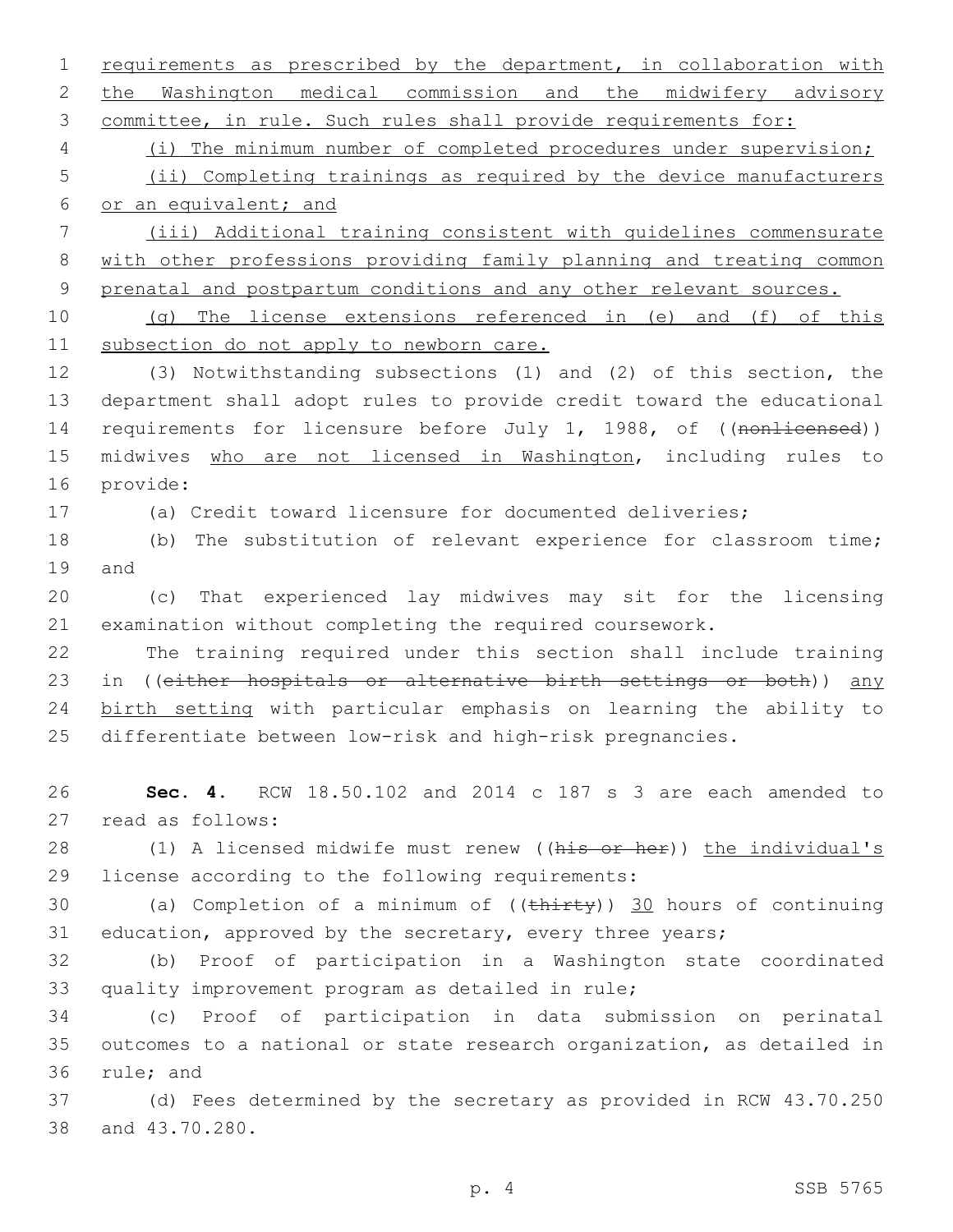(2) The secretary shall write rules regarding the renewal requirements and the department's process for verification of the 3 third-party data submission.

 **Sec. 5.** RCW 18.50.108 and 1981 c 53 s 14 are each amended to 5 read as follows:

 Every licensed midwife shall develop a written plan for consultation with other health care providers, emergency transfer, transport of an infant to a newborn nursery or neonatal intensive 9 care nursery, and transport of ((a woman)) an individual to an appropriate obstetrical department or patient care area. The written plan shall be submitted annually together with the license renewal 12 fee to the department.

 **Sec. 6.** RCW 18.50.115 and 2019 c 55 s 1 are each amended to read as follows:14

 (1) A midwife licensed under this chapter may obtain and administer prophylactic ophthalmic medication, postpartum oxytocic, vitamin K, Rho immune globulin (human), and local anesthetic and may administer such other drugs or medications as prescribed by a 19 physician, an advanced registered nurse practitioner, a naturopath, or a physician assistant acting within the practitioner's scope of practice. A pharmacist who dispenses such drugs to a licensed midwife shall not be liable for any adverse reactions caused by any method of 23 use by the midwife.

 (2) A midwife licensed under this chapter who has been granted a limited prescriptive license extension by the secretary may 26 prescribe, obtain, and administer:

 (a) Antibiotic, antiemetic, antiviral, antifungal, low-potency 28 topical steroid, and antipruritic medications and therapies, and 29 other medications and therapies as defined in the midwifery legend drugs and devices rule for the prevention and treatment of conditions that do not constitute a significant deviation from normal in 32 pregnancy or postpartum; and

(b) Hormonal and nonhormonal family planning methods.

 (3) A midwife licensed under this chapter who has been granted an additional license extension to include medical devices and implants 36 by the secretary may prescribe, obtain, and administer hormonal and nonhormonal family planning medical devices, as prescribed in rule.